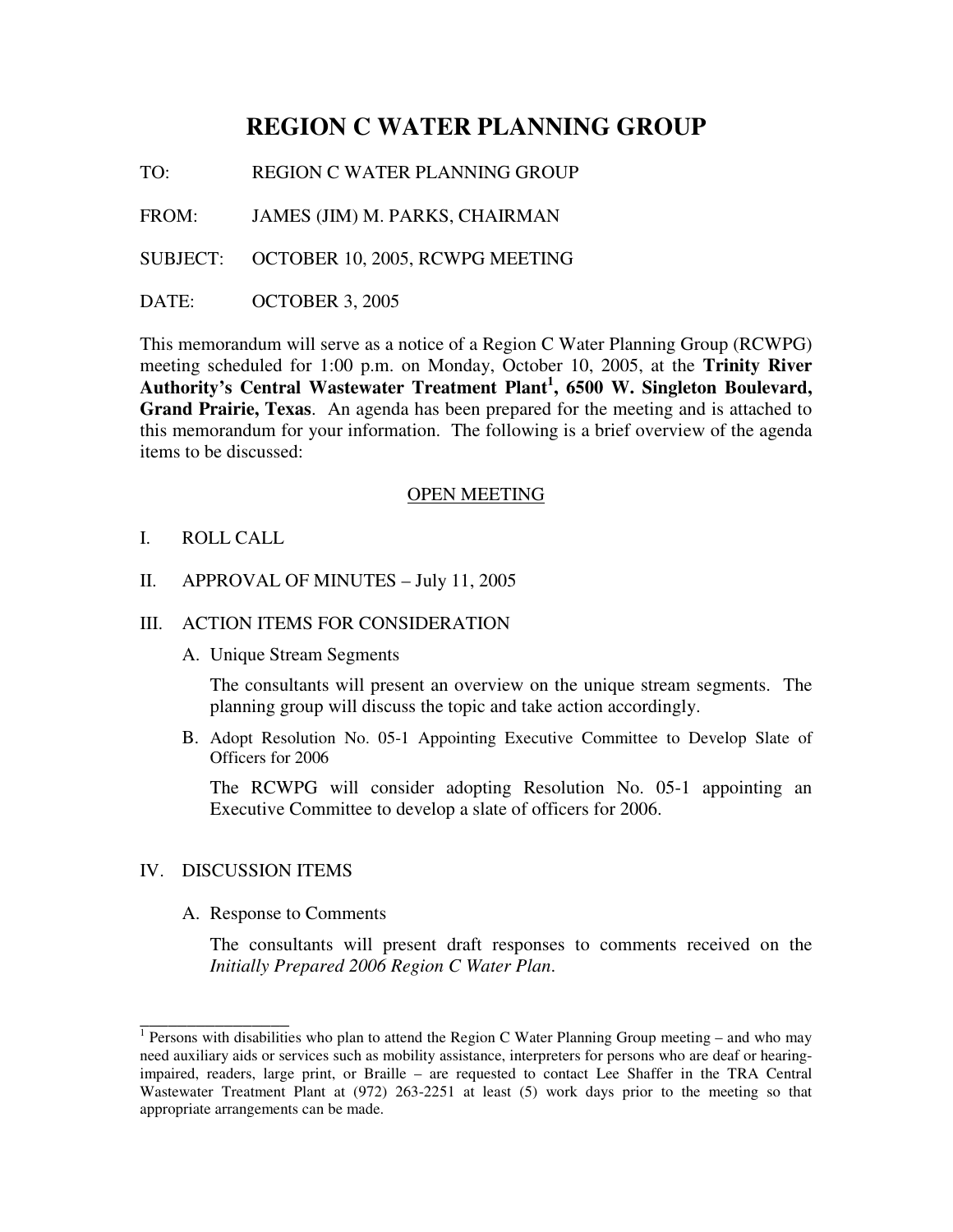B. Timing of New Reservoirs

The consultants will discuss the timing of the new reservoirs recommended in the *Initially Prepared 2006 Region C Water Plan*.

C. Update on Supplemental Work

The consultants will provide an update on the supplemental work submitted to the Texas Water Development Board.

D. Update on Infrastructure Financing Report/Survey

The consultants will provide an update on the infrastructure financing survey and report.

E. Newsletter

The consultants will provide information on the upcoming newsletter.

F. Schedule

The consultants will update the RCWPG on the schedule to complete the 2006 Region C Water Plan. The consultants will also update the group on the schedule following the completion of the 2006 Region C report.

## V. OTHER DISCUSSION

- A. Updates from the Chair
	- 1. TCEQ Letter on Priority Groundwater Management Area Study in Region C
- B. Report from Regional Liaisons
- C. Report from TWDB
- D. Confirm Date and Location of Next Meeting
- E. Other Discussion
- F. Acknowledgement of Guests/Comments
- VI. ADJOURNMENT

The following items are enclosed with this memorandum:

- 1. RCWPG Agenda October 10, 2005
- 2. RCWPG Minutes July 11, 2005

If you need additional information, please contact my office at 972/442-5405.

cc: Mr. Steve Berry, Designated Alternate for Elaine Petrus Mr. Warren Brewer, Designated Alternate for Danny Vance Ms. Maebell Brown, Designated Alternate for Dale Fisseler Mr. Bill Ceverha, Designed Alternate for Marsh Rice Mr. Glenn Ford, Designated Alternate for Robert Scott Mr. Tim Fisher, Designated Alternate for Howard Martin